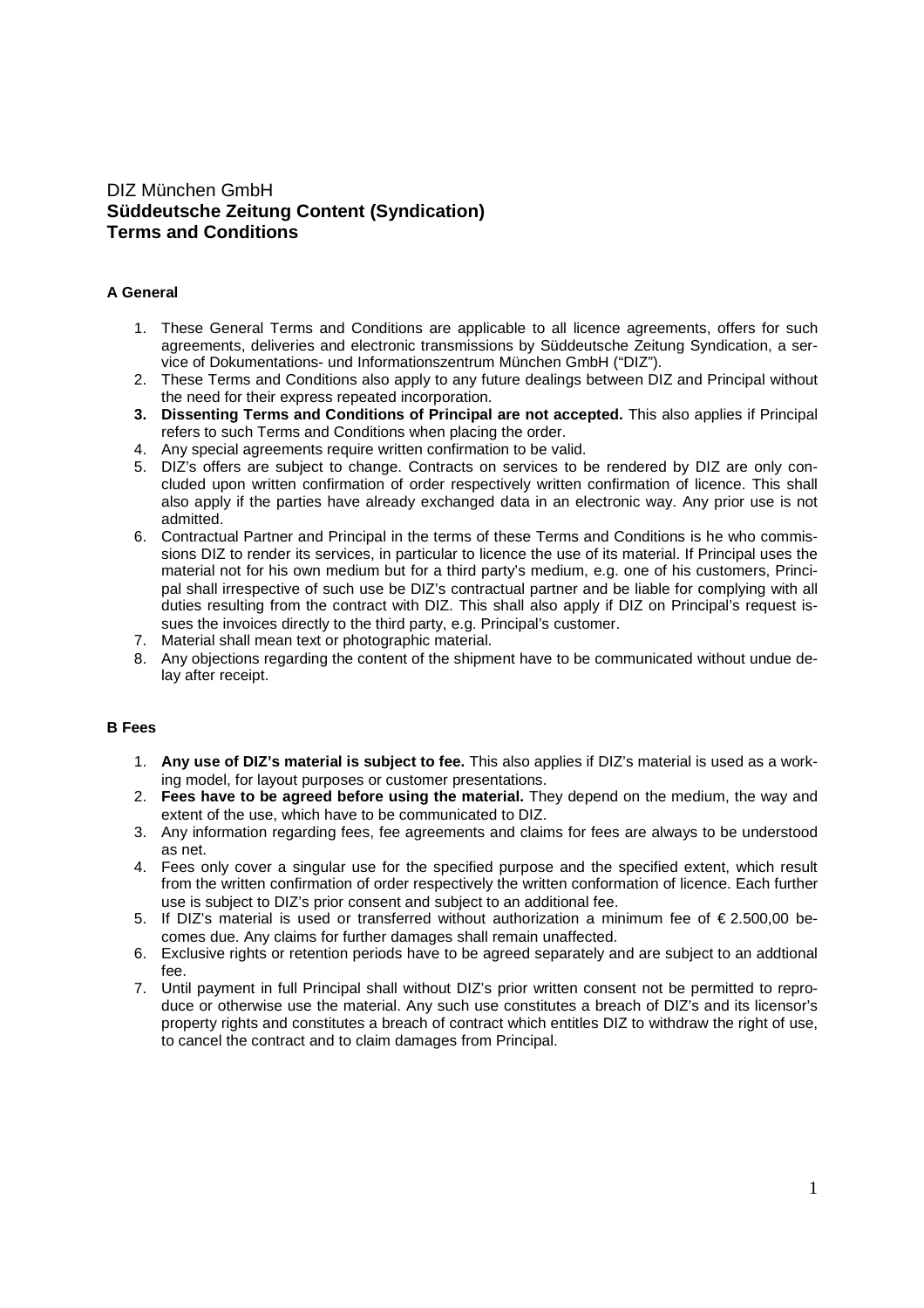# **C Costs**

- 1. Handling charges and delivery and transmission costs, which depend on the nature and extent of the generated expenses, will be charged for any delivery or transmission of material. By settling such costs Principal does not acquire neither rights of use nor property rights.
- 2. The applicable handling costs result form the price list in force from time to time, plus delivery and transmission costs.

## **D Restraint on disposal**

- 1. Material is provided by DIZ only for the contractually agreed use and has to be returned to DIZ after utilization in the form it has been delivered by DIZ and has to be deleted from Principal's storage media.
- 2. It is clarified that DIZ does not grant any property rights to Principal.
- 3. Any adaption, modification or manipulation of the material protected by copyright, in particular by digital means is prohibited. Exceptions have to be agreed separately.
- 4. Any promotional use of the material is only admitted as far as such use was explicitly authorised in the confirmation of licence.
- 5. DIZ does not assume any liability for violations of personal rights and/or copyrights by the text or photographic material. In case of violations of such rights only the Principal shall be liable for damages to third parties. Images of public persons may not be used in a way which produces a relationship to a certain product or which alienates the text or the tendency. The Principal shall be responsible for obtaining any necessary permission.
- 6. The transfer of the material or rights of use to third parties must be agreed separately.
- 7. The use of the material in social networks (such as Facebook, StudiVZ etc.) is not admitted.
- 8. The material must not be duplicated, scanned nor used or stored in any other digital way without the payment of a respective licence fee. Further, only one (1) copy of digital material may be used per computer. In the framework of the granted licence Principal is only admitted to save the digital material on one (1) computer hard disk or other storage media. Principal is not admitted to generate further copies of the material or to use or distribute the material. The material may for example not used simultaneously by several users in the framework of computer networks or a similar computer configuration. If Principal does not require the material any longer, Principal is obligated to immediately delete the material from its computer or the respective electronic storage system.
- 9. When using licensed material, the customer is obliged to observe the journalistic principles of the German Press Council (German Press Code)

# **E Copyright note, file copy**

- 1. The material must be provided with a copyright note which is undoubtedly assignable to the respective text/illustration. With regard to texts or graphics the copyright note must contain the author's name and "Süddeutsche Zeitung" and the publication date.
- 2. If Principal fails to provide the material with the copyright note, DIZ is entitled to damages in terms of an additional fee of 100% of the respective licence fee. Further, Principal has to indemnify DIZ from any claims of third parties resulting out of the failure to provide the material with the copyright note.
- **3. Principal shall provide DIZ with two file copies of any publication in print free of charge and unsolicited.**

### **F Online Use**

- 1. Unless otherwise specified in the confirmation of licence a licence for online use permits the Principal only to reproduce the digital material once (i.e. on the website agreed). Any further reproductions require an additional licence and are subject to additional fees.
- 2. The Principal must assure with respect to digital material which is reproduced in the framework of an agreed online use that the digital material may not be copied, partly or completely removed, adapted, modified or manipulated**. Further, Principal must assure that the metadata (in par-**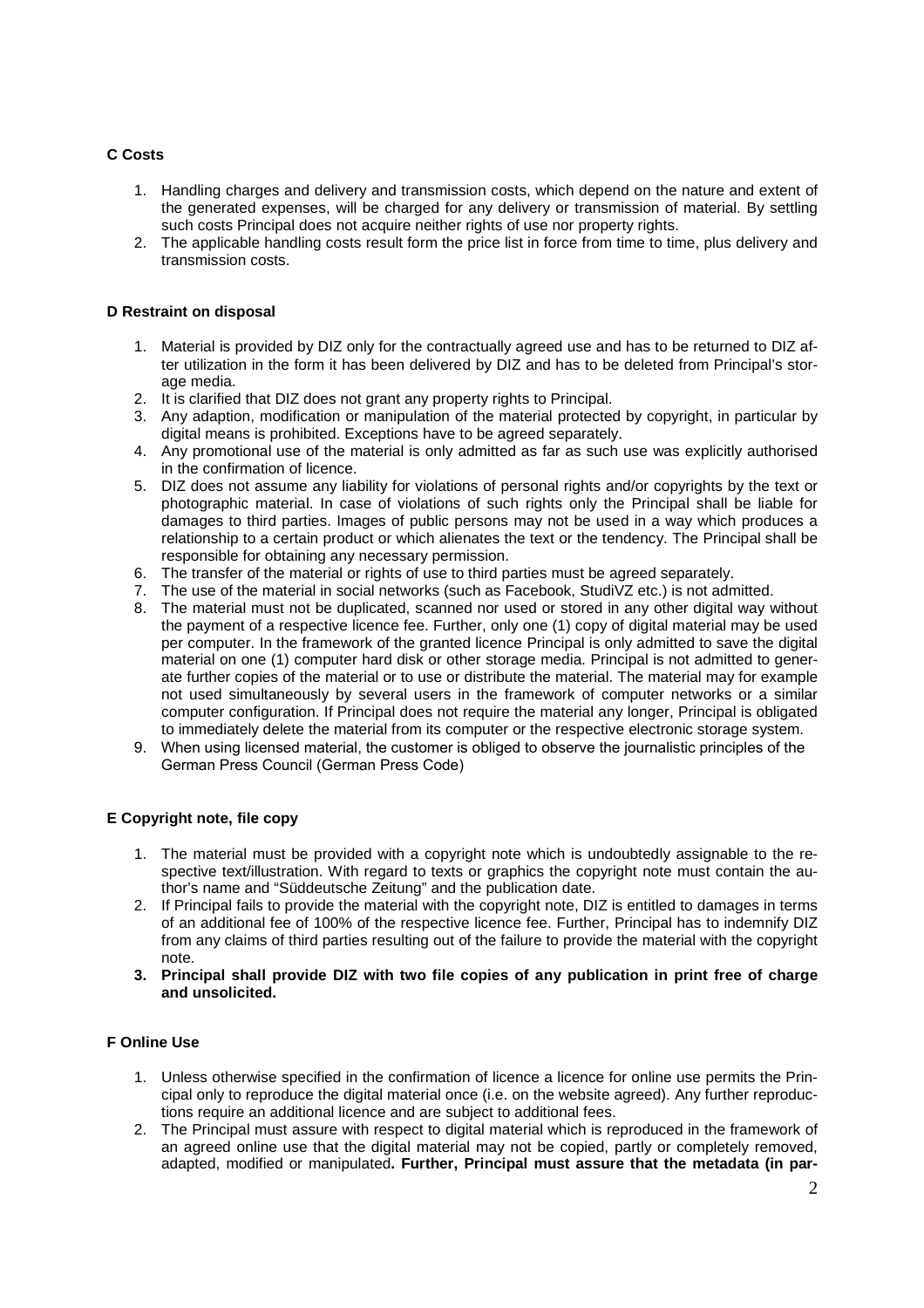**ticular "title", "copyright note" and "legend") are conserved and are not deleted during the online use.**

3. Principal is not admitted to store or integrate digital material in a database or any other storage or information retrieval system, unless this is required for reproducing the material for the agreed online use. In addition, any such storage or integration is only admitted if it is carried out by the Principal or his service provider.

### **G Warranty, Liability, Prescription**

- 1. DIZ warrants for the duration of the warranty period commencing upon supply of the material that the material is free of any defects. In case of a defect, such defect will solely be cured by replacing the material or at DIZ's discretion by refunding the licence fee.
- **2. Beyond that DIZ does not assume any explicit or implicit guaranty with respect to the quality, marketability or adequacy of the material for a certain purpose.**
- **3.** DIZ shall be liable without limitation for damages, which result from DIZ's intention or gross negligence. Further, DIZ shall be liable for damages resulting from a slightly negligent breach of material duties. Material duties mean obligations whose fulfilment facilitate the execution of the contract and upon which Principal regularly relied and was allowed to rely.. **In this case DIZ's liability shall be limited to the contractually foreseeable and contract-typical damages, which per calendar year generally is limited to the price of the order.** DIZ shall not be liable for the slightly negligent breach of other duties. The limitation of liability shall not apply to damages caused by injury of life, body or health, by the failure to comply with guaranties, by defects DIZ has maliciously concealed and to DIZ's liability under the Product Liability Act. The exclusions or limitations of liability also apply to claims against DIZ's employees, representatives or vicarious agents.
- **4.** Any claims for damages prescribe within six (6) months after delivery or transmission of the data. This shall not apply to claims for tort or for claims resulting from DIZ's bad faith.
- 5. With regard to the offered material there are no valid model releases or other approvals, unless the existence of such releases or approvals is confirmed by DIZ in writing. On request Principal is provided with a copy of an existing model release. By providing such model release DIZ does not assume any guaranty with respect to the validity of such guaranty. Therefore Principal will indemnify DIZ from any third party claims resulting form the use of the material, if DIZ has not explicitly confirmed the existence or validity of such model release. DIZ does not assume any assurance or guaranty with regard to the use of names, trademarks or registered designs respectively designs or works of art protected by copyright which may be shown on the material. Principal is obligated to clear any rights or permissions which may be necessary for the reproduction have in fact been granted. If DIZ has by mistake confirmed in writing the existence of a release or permission with regard to the material, DIZ's liability shall be limited to the amount invoiced and paid by Principal for the use of the material.

## **H Terms of payment, Final Provisions**

- 1. DIZ's Invoices are always net plus Value Added Tax at the statutory rate, if applicable. Invoices are payable without discount within two weeks after issuance of the invoice.
- 2. The parties are aware that national tax law may oblige Principal to pay withholding tax, if Principal is a foreigner. The parties agree that a possible withholding tax shall be borne by Principal. DIZ shall in any case be entitled to the agreed fees in full.
- 3. In case of default of payment DIZ shall be entitled to charge interest for default in the amount of 4% above the applicable central rate of the European Central Bank, at least, however, € 10,00.
- 4. Place of performance shall be Munich. Exclusive place of jurisdiction for all legal disputes arising from and in connection with this contract, irrespective of the legal basis, shall be Munich, if both parties are traders.
- 5. Also transboundary orders shall be governed by the laws of the Federal Republic of Germany in exclusion of the United Nations Convention for the International Sale of Goods (CISG).